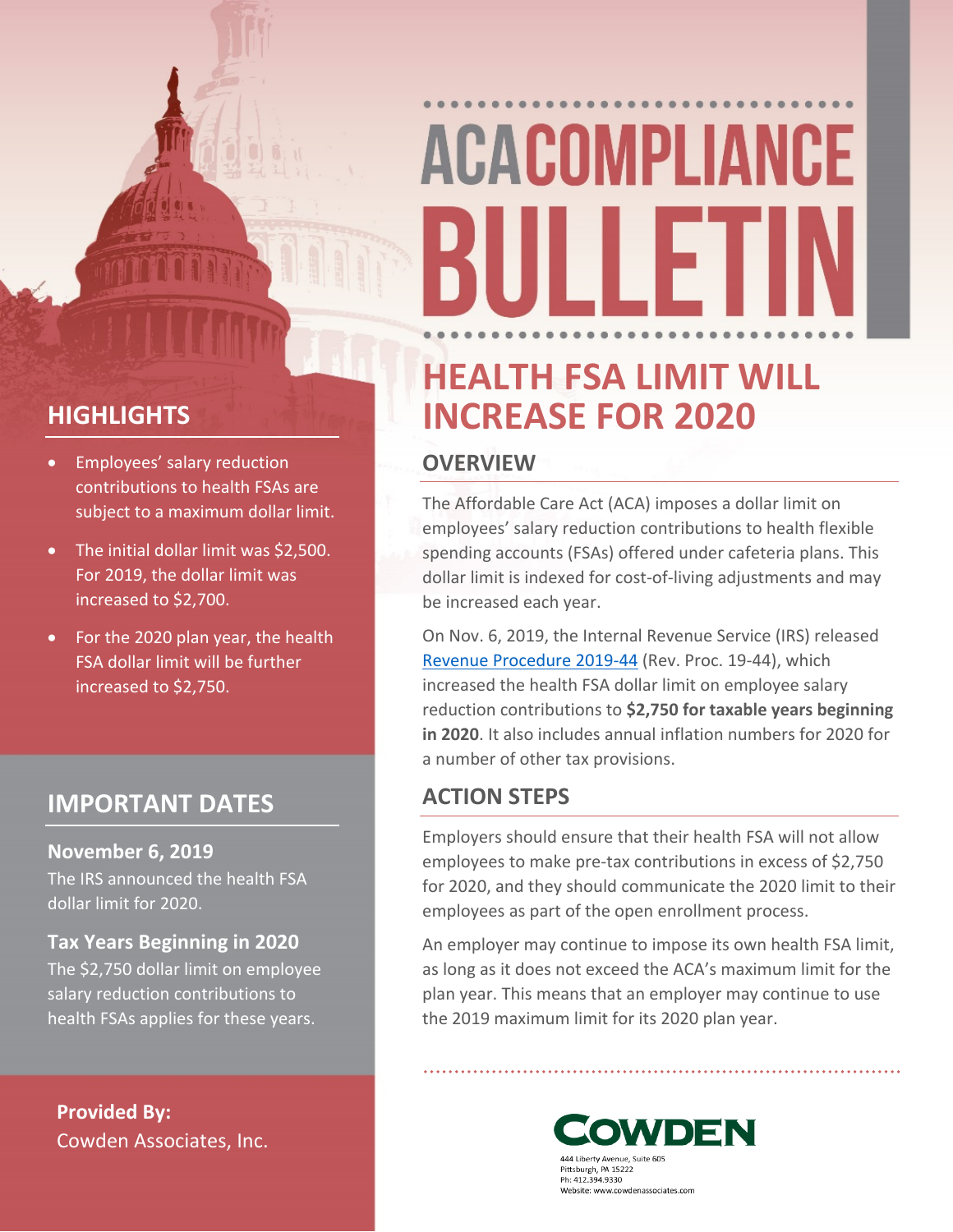# **ACACOMPLIANCE BULLETIN**

 The ACA initially set the health FSA contribution limit at **\$2,500**. For years after 2013, the dollar limit is indexed for cost-of-living adjustments.

- **2014**: For taxable years beginning in 2014, the dollar limit on employee salary reduction contributions to health FSAs remained unchanged at \$2,500.
- **2015**: For taxable years beginning in 2015, the dollar limit on employee salary reduction contributions to health FSAs increased by \$50, for a total of \$2,550.

*An employer may continue to impose its own health FSA dollar limit, as long as it does not exceed the ACA's maximum limit in effect for the plan year.*

- ◆ 2016: For taxable years beginning in 2015, the dollar limit on employee salary reduction contributions to health FSAs remained unchanged at \$2,550.
- **2017**: For taxable years beginning in 2017, the dollar limit on employee salary reduction contributions to health FSAs increased by \$50, for a total of \$2,600.
- **2018**: For taxable years beginning in 2018, the dollar limit on employee salary reduction contributions to health FSAs increased by \$50, for a total of \$2,650.
- **2019**: For taxable years beginning in 2019, the dollar limit on employee salary reduction contributions to health FSAs increased by \$50, for a total of \$2,700.
- **2020**: For taxable years beginning in 2020, Rev. Proc. 19-44 further increased the dollar limit on employee salary reduction contributions to health FSAs by an additional \$50, to \$2,750.

The health FSA limit will potentially be increased further for cost-of-living adjustments in later years.

#### **Employer Limits**

An employer may continue to impose its own dollar limit on employees' salary reduction contributions to health FSAs, as long as the employer's limit does not exceed the ACA's maximum limit in effect for the plan year. For example, an employer may decide to continue limiting employee health FSA contributions for the 2020 plan year to \$2,500.

#### **Per Employee Limit**

The health FSA limit applies on an employee-by-employee basis. Each employee may only elect up to \$2,750 in salary reductions in 2020, regardless of whether he or she also has family members who benefit from the funds in that FSA. However, each family member who is eligible to participate in his or her own health FSA will have a separate limit. For example, a husband and wife who have their own health FSAs can both make salary reductions of up to \$2,750 per year, subject to any lower employer limits.

This ACA Compliance Bulletin is not intended to be exhaustive nor should any discussion or opinions be construed as legal 2 advice. Readers should contact legal counsel for legal advice.